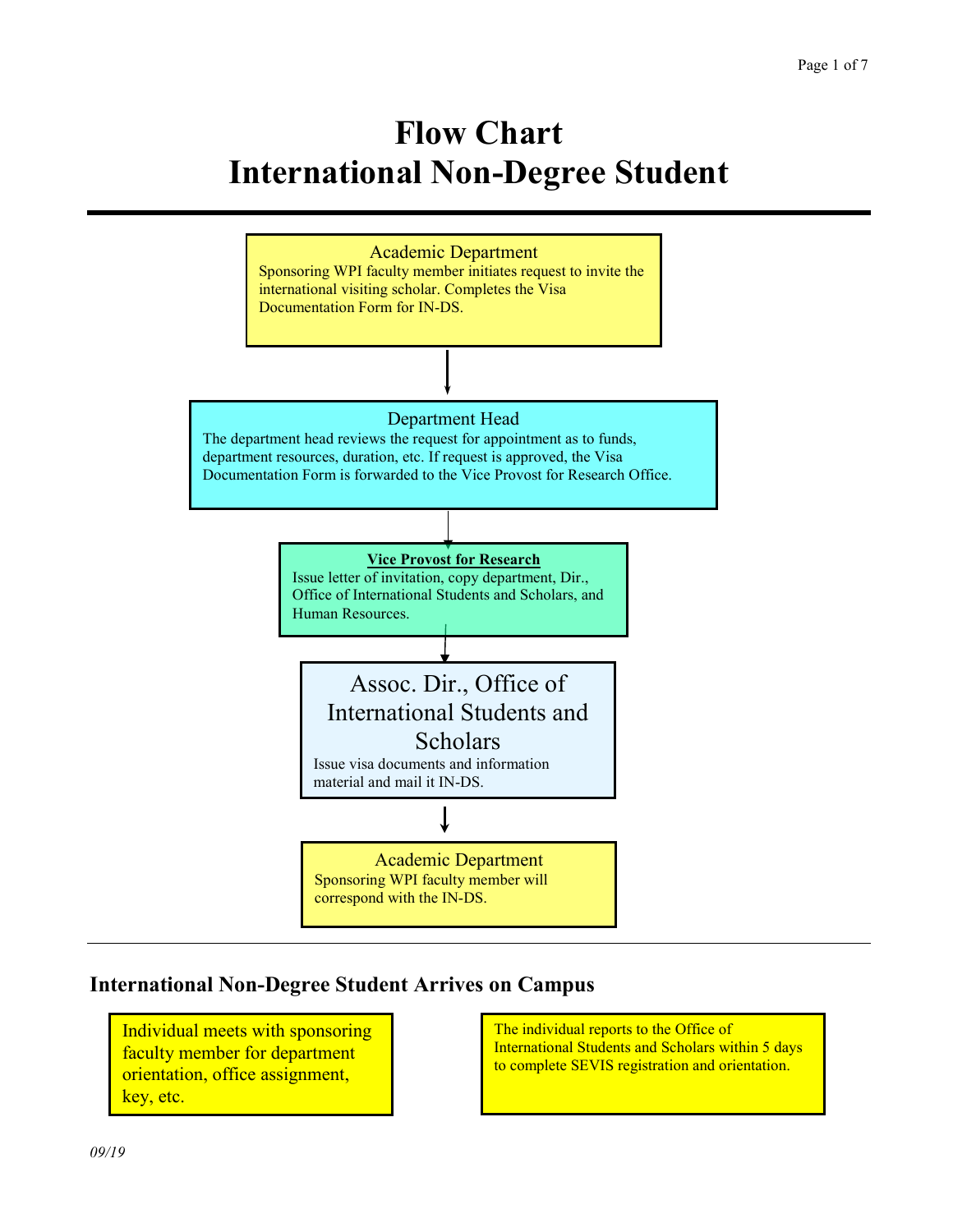## **Instructions for International Non-Degree Student (IN-DS) Definition Procedure for Appointment**

WPI welcomes the presence of non-degree students. As a leading institution of engineering, science and management, WPI attracts international students and researchers who wish to come to WPI to work with and learn from our faculty.

**Definition**. An International Non-Degree Student (IN-DS) is an individual invited to WPI by a WPI faculty member upon recommendation from the appropriate department head and the Vice Provost for Research. An IN-DS comes to WPI to conduct research, observe or consult, usually in connection with a research project. The IN-DS will not receive a salary from WPI. Even if the student is coming to do what is essentially an "internship" with a professor, they are still coming as a non-degree student, and will be receiving a DS-2019. *The student will not be receiving a DS-7002 (internship form).*

IN-DS will in most cases come to the U.S. on a J-1 Exchange Visitor's Visa as a participant in the Exchange Visitor Program administered by the U.S. Department of State (DOS). WPI has been designated as the sponsor of an Exchange Visitor Program by DOS in accordance with the administrative regulations issued under the Fulbright-Hays Act.

The J-1 regulations (22 CFR  $\delta$  514.23) describes the purpose of the Exchange Visitor Program for non-degree students as intended to promote mutual understanding by fostering the exchange of ideas between foreign students and their American counterparts. The exchange of international non-degree students should promote mutual enrichment, linkages between WPI and foreign educational institutions**. In addition to the IN-DS academic activities, it is expected that visitors participate in cross-cultural activities with members of the host community.**

**Benefits.** IN-DS will be issued a WPI I.D. card that will entitle the individual to library privileges, a computer account, use of recreational facilities, and parking permit if needed. The hosting department should provide office and/or laboratory/special equipment. IN-DS are not on the payroll.

**Procedure for Invitation of an International Non-Degree Student.** Before a letter of invitation can be issued to an IN-DS by the Vice Provost Office, the WPI faculty member who is considering hosting the individual must complete the IN-DS Documentation Form and return it to the Office of the Vice Provost for Research. The duration of the IN-DS stay at WPI should be determined before an invitation letter is issued. The IN-DS can be authorized to participate in the Exchange Visitor Program (J-1) for the length of time necessary to complete the program objective with a limitation of five years.

Before the Office of International Students and Scholars can issue the form DS-2019 for the IN-DS to apply for a J-1 Exchange Visitors Visa, we need certain documentation and we need to review the IN-DS Documentation Form to make sure it is complete. If the IN-DS is planning on bringing spouse/children, it is very important that their information is included on the form.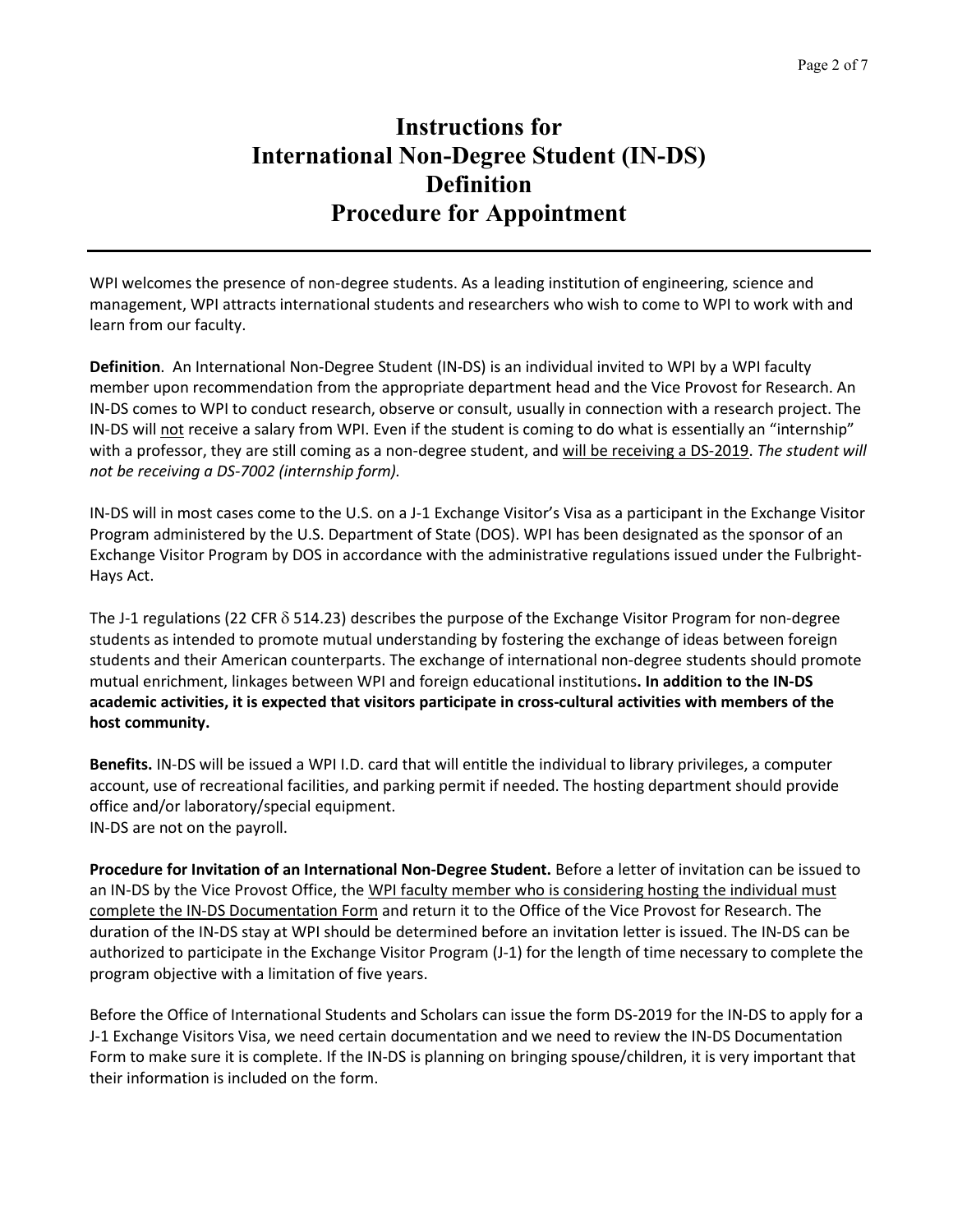Before we can issue the DS-2019 form we need the following supporting documentation to be attached to the IN-DS Documentation Form:

- 1. Financial documentation supporting the amounts listed on page 1 of the form
- 2. Copy of IN-DS's CV/ Resume
- 3. Copy of the IN-DS passport and copy of passport for spouse/children accompanying the IN-DS
- 4. Documentation of English Language Proficiency

Specifics regarding English Language Proficiency.

The regulations require us to have documentation showing the Exchange Visitor has *"sufficient proficiency in the English language, as determined by an objective measurement of English language proficiency, to successfully participate in his or her program and to function on a day-to-day basis"* [22CFR 62.11(a)(2)].

According to the Department of State, the regulation was prompted because it was found that "too many exchange visitors lack sufficient English proficiency to perform their jobs or complete their academic programs; to navigate daily life in the US; to read and comprehend program materials; to understand fully their responsibilities, rights, and protections; and to know how to obtain assistance, if necessary."

The regulations require sponsors (Office of International Students and Scholars) to use one of the following "objective measurements of English language proficiency" to determine the exchange visitor's language proficiency:

- A recognized English language test
- Signed documentation from an academic institution or English language school
- A documented interview conducted by the sponsor either in-person or by videoconferencing, or by telephone if videoconferencing is not a viable option

In order for us to be in compliance, we will require a TOEFL score of 80 or an IELTS score of 6.5 or a written statement from an English language school or academic institution certifying that the exchange visitor is proficient in English language in the areas of reading, writing, comprehension and speaking equivalent to a TOEFL score of 80. If none of the above options are viable, our ESL Director will conduct and document an English language proficiency interview. We will be charging the hosting faculty member \$50 to conduct the interview and will require that he/she set up a time for the interview convenient for both parties. This should be an option used only on rare occasions when requiring other documentation will seriously hinder the exchange visitor's ability to come to WPI.

**Health Insurance.** Exchange visitors are required, as a condition of the J-1 status in the United States, to carry health insurance for themselves and their accompanying family members. By government regulation, minimum coverage must provide:

- ▶ Medical Benefits \$100,000
- $\triangleright$  Repatriation of remains \$ 25,000
- $\triangleright$  Medical Evacuation \$ 50,000
- $\triangleright$  Deductible per accident  $\zeta$  500 or illness

We will mail the initial DS-2019 form via DHL or Fed Ex. Any subsequent form will also be mailed by DHL or FedEx, however the cost will be charged to the hosting faculty member/department. This is typically in situations where changes are made to the appointment period after the initial form was issued.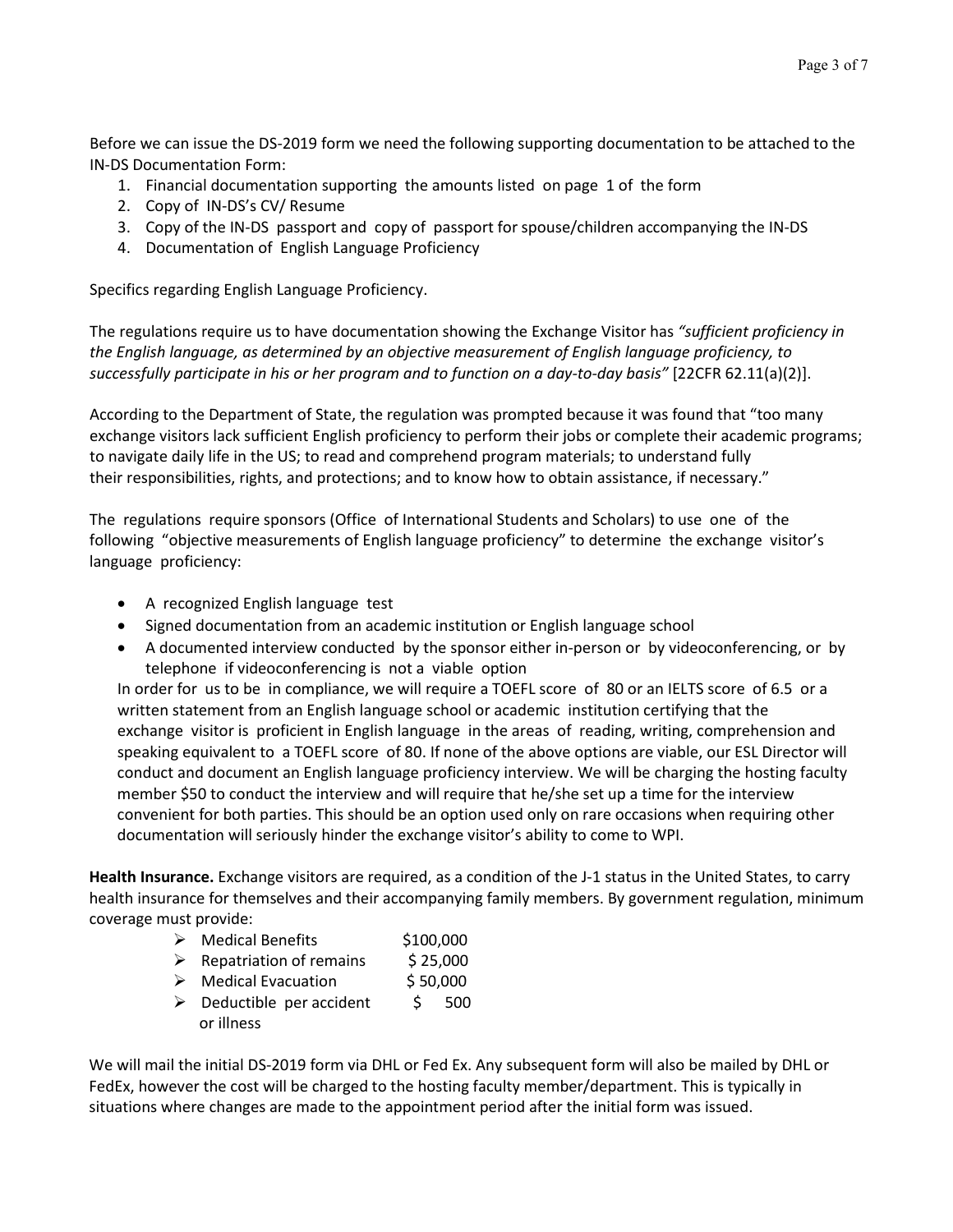## **Worcester Polytechnic Institute International Student Advisor**

## Visa Documentation for International Non-degree Students

This form must be completed by the hosting WPI faculty for all international non-degree graduate students who wish to work or continue working at WPI.

#### Personal Data

| 1. |                                                                |                                                    |  |         |    |                                                   |                                                                                                                      |                                                                                           |  |  |
|----|----------------------------------------------------------------|----------------------------------------------------|--|---------|----|---------------------------------------------------|----------------------------------------------------------------------------------------------------------------------|-------------------------------------------------------------------------------------------|--|--|
|    |                                                                | (LAST)                                             |  | (FIRST) |    |                                                   | (MIDDLE)                                                                                                             |                                                                                           |  |  |
| 2. |                                                                | Male: Female: 3. Date of Birth: Month Day Day Year |  |         |    |                                                   |                                                                                                                      |                                                                                           |  |  |
| 4. |                                                                |                                                    |  |         |    |                                                   |                                                                                                                      |                                                                                           |  |  |
|    |                                                                |                                                    |  |         |    |                                                   |                                                                                                                      |                                                                                           |  |  |
| 5. |                                                                |                                                    |  |         |    |                                                   |                                                                                                                      |                                                                                           |  |  |
| 6. |                                                                |                                                    |  |         |    |                                                   |                                                                                                                      |                                                                                           |  |  |
| 7. | Description of visitor's planned area of research/work at WPI: |                                                    |  |         |    |                                                   |                                                                                                                      |                                                                                           |  |  |
|    |                                                                |                                                    |  |         |    |                                                   |                                                                                                                      |                                                                                           |  |  |
|    |                                                                |                                                    |  |         |    |                                                   |                                                                                                                      |                                                                                           |  |  |
|    |                                                                |                                                    |  |         |    |                                                   |                                                                                                                      |                                                                                           |  |  |
|    |                                                                |                                                    |  |         |    |                                                   |                                                                                                                      |                                                                                           |  |  |
|    |                                                                |                                                    |  |         |    |                                                   |                                                                                                                      |                                                                                           |  |  |
| 8. |                                                                |                                                    |  |         |    |                                                   |                                                                                                                      |                                                                                           |  |  |
|    | Financial Data                                                 |                                                    |  |         |    |                                                   |                                                                                                                      |                                                                                           |  |  |
|    |                                                                |                                                    |  |         |    |                                                   |                                                                                                                      | Total amount for the duration of                                                          |  |  |
|    |                                                                |                                                    |  |         |    |                                                   | the appointment.                                                                                                     |                                                                                           |  |  |
|    | Visitor's Home University                                      |                                                    |  | \$      |    | <u> 1989 - Johann Barbara, martxa alemaniar a</u> |                                                                                                                      |                                                                                           |  |  |
|    | Visitor's Government                                           |                                                    |  | \$      |    | <u> 1989 - Johann Barbara, martxa alemaniar a</u> |                                                                                                                      |                                                                                           |  |  |
|    |                                                                |                                                    |  |         | \$ |                                                   | <u> 1989 - Johann Barn, mars ann an t-Amhain an t-Amhain an t-Amhain an t-Amhain an t-Amhain an t-Amhain an t-A</u>  |                                                                                           |  |  |
|    | Personal Funds of Visitor                                      |                                                    |  |         | \$ |                                                   | <u> 1989 - Johann Barn, mars eta bat erroman erroman erroman erroman erroman erroman erroman erroman erroman err</u> |                                                                                           |  |  |
|    |                                                                |                                                    |  |         |    | \$                                                |                                                                                                                      | the control of the control of the control of the control of the control of the control of |  |  |
|    |                                                                |                                                    |  |         |    |                                                   |                                                                                                                      |                                                                                           |  |  |

**The minimum amount of monthly financial support for a single person is \$1,500. An additional \$600per month is needed per family member.** It is important that we have complete documentation regarding the source and exact amount of the visiting scholar's financial support prior to issuing a Form DS-2019.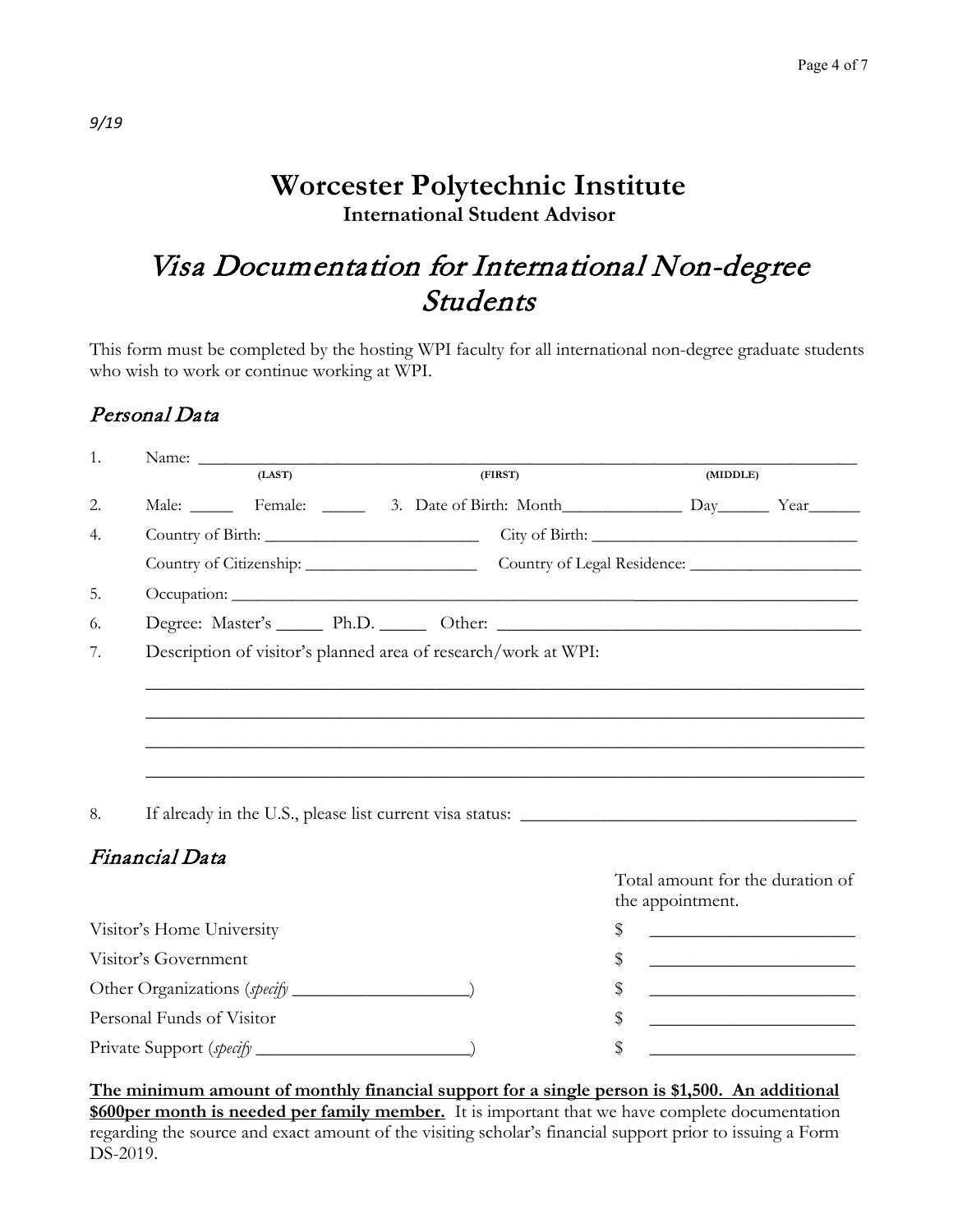## Family

If visitor's immediate family (i.e., spouse and/or children) will accompany him/her, complete this section.

| Name                                                                       |                                                                                                                                                                                                                                                                                                                     | Date of Birth Place of Birth Relationship Citizenship                                     |
|----------------------------------------------------------------------------|---------------------------------------------------------------------------------------------------------------------------------------------------------------------------------------------------------------------------------------------------------------------------------------------------------------------|-------------------------------------------------------------------------------------------|
|                                                                            |                                                                                                                                                                                                                                                                                                                     |                                                                                           |
|                                                                            |                                                                                                                                                                                                                                                                                                                     |                                                                                           |
|                                                                            |                                                                                                                                                                                                                                                                                                                     |                                                                                           |
|                                                                            |                                                                                                                                                                                                                                                                                                                     |                                                                                           |
| Appointment                                                                |                                                                                                                                                                                                                                                                                                                     |                                                                                           |
|                                                                            |                                                                                                                                                                                                                                                                                                                     |                                                                                           |
| Financial Commitment on the Part of WPI                                    |                                                                                                                                                                                                                                                                                                                     |                                                                                           |
| Purpose                                                                    | Amount                                                                                                                                                                                                                                                                                                              | <b>Account Number</b>                                                                     |
|                                                                            | $\frac{1}{2}$ $\frac{1}{2}$ $\frac{1}{2}$ $\frac{1}{2}$ $\frac{1}{2}$ $\frac{1}{2}$ $\frac{1}{2}$ $\frac{1}{2}$ $\frac{1}{2}$ $\frac{1}{2}$ $\frac{1}{2}$ $\frac{1}{2}$ $\frac{1}{2}$ $\frac{1}{2}$ $\frac{1}{2}$ $\frac{1}{2}$ $\frac{1}{2}$ $\frac{1}{2}$ $\frac{1}{2}$ $\frac{1}{2}$ $\frac{1}{2}$ $\frac{1}{2}$ |                                                                                           |
| the control of the control of the control of the control of the control of | $\frac{1}{2}$                                                                                                                                                                                                                                                                                                       | the control of the control of the control of the control of the control of                |
| the control of the control of the control of the control of the control of | $\frac{1}{2}$ $\frac{1}{2}$ $\frac{1}{2}$ $\frac{1}{2}$ $\frac{1}{2}$ $\frac{1}{2}$ $\frac{1}{2}$ $\frac{1}{2}$ $\frac{1}{2}$ $\frac{1}{2}$ $\frac{1}{2}$ $\frac{1}{2}$ $\frac{1}{2}$ $\frac{1}{2}$ $\frac{1}{2}$ $\frac{1}{2}$ $\frac{1}{2}$ $\frac{1}{2}$ $\frac{1}{2}$ $\frac{1}{2}$ $\frac{1}{2}$ $\frac{1}{2}$ | the control of the control of the control of the control of the control of the control of |
|                                                                            |                                                                                                                                                                                                                                                                                                                     |                                                                                           |

#### Health Insurance

Exchange visitors are required to have medical insurance in effect for themselves and any accompanying spouse and/or children. Please indicate how the visitor will secure health insurance.

 $\perp$  WPI (Department or Grant) Account #  $\perp$ 

- \_\_\_\_ Insurance from visitor's country of residence. Please provide documentation and/or name and policy number of insurance.
- Other. Please contact Tom H. Thomsen for information on available plans for international visitors.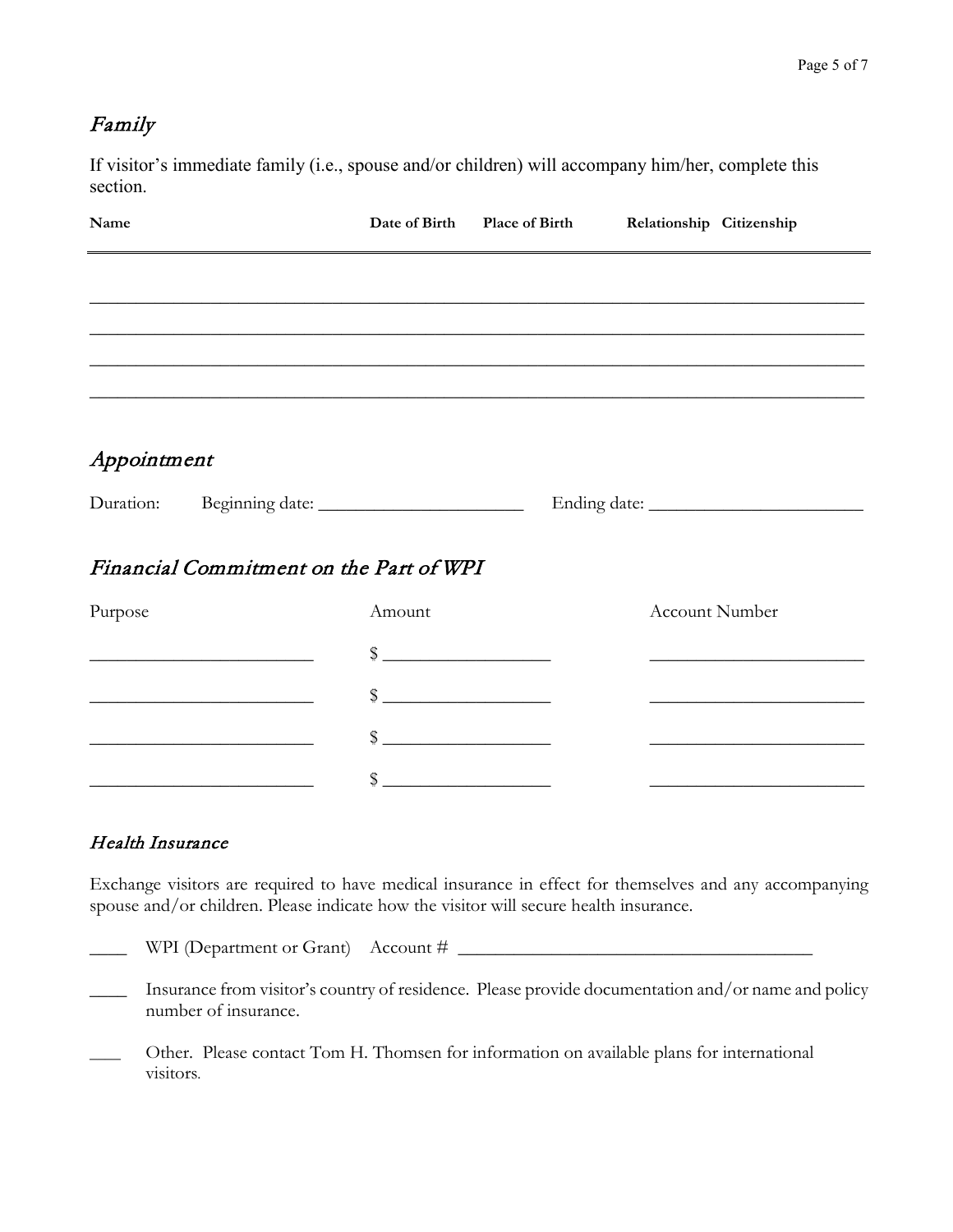## Mailing Address for Visitor



### Telephone and Email (Mandatory for express mail)

Telephone: \_\_\_\_\_\_\_\_\_\_\_\_\_\_\_\_\_\_\_\_\_\_\_ Email:\_\_\_\_\_\_\_\_\_\_\_\_\_\_\_\_\_\_\_\_\_\_\_\_\_\_

## Host Department

The international non-degree graduate student, whom we intend to invite to our department, will be engaged in research and other activities in accordance with the purpose of the Exchange Visitor's Program, and I have determined that the required financial support is available for the duration of the program, and the non-degree student will register for 0 credits of directed research per semester

| Department                       |  |  |  |
|----------------------------------|--|--|--|
|                                  |  |  |  |
| Date                             |  |  |  |
| Department Head                  |  |  |  |
| Name                             |  |  |  |
| Signature                        |  |  |  |
| Date                             |  |  |  |
| <b>Vice Provost for Research</b> |  |  |  |
| Signature                        |  |  |  |
| Date                             |  |  |  |